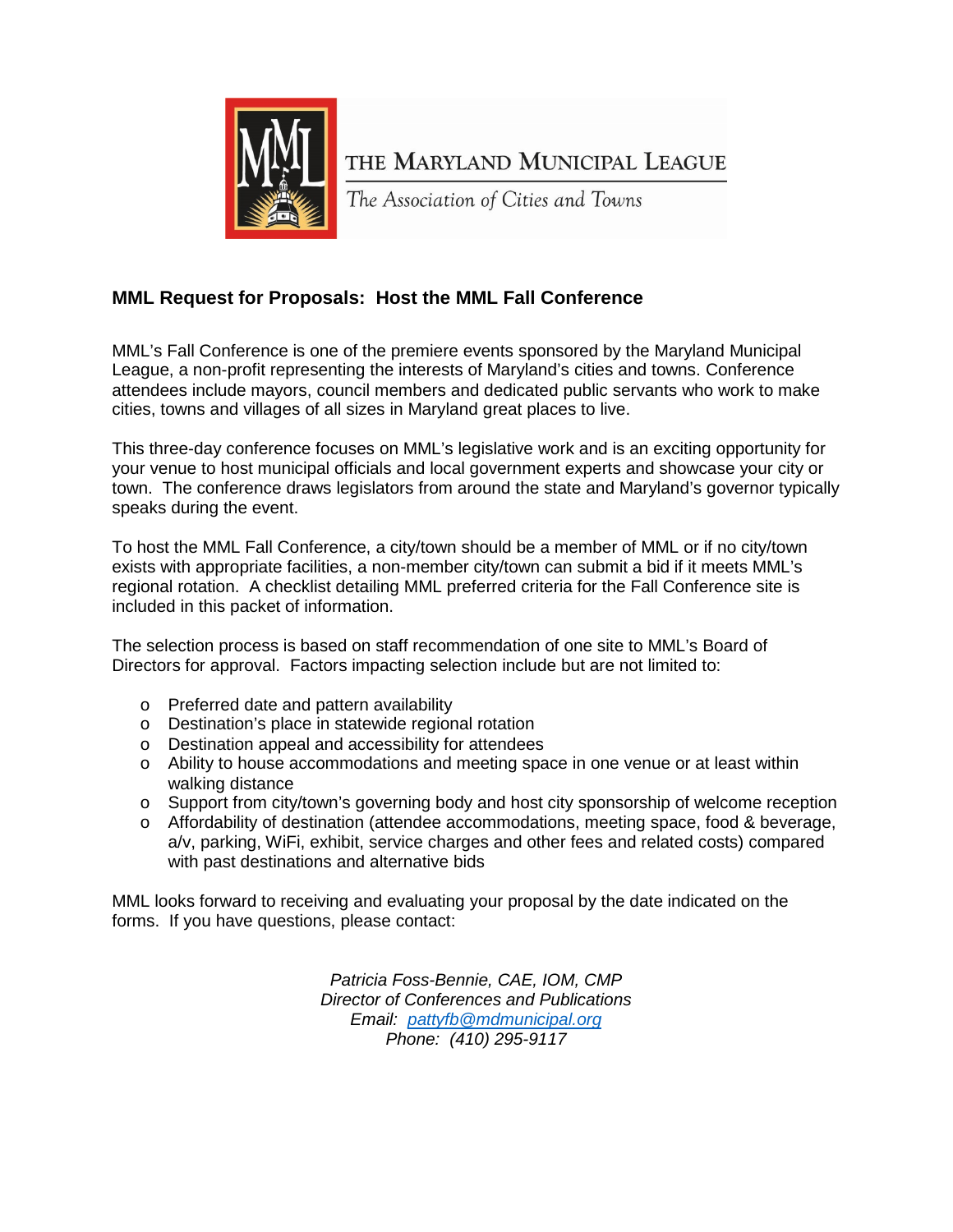

THE MARYLAND MUNICIPAL LEAGUE

The Association of Cities and Towns

## **FALL CONFERENCE SITE PROPOSAL SUBMISSION**

| <b>Hotel</b>   |                                                                                                                                                                                                                                      |
|----------------|--------------------------------------------------------------------------------------------------------------------------------------------------------------------------------------------------------------------------------------|
| <b>Address</b> |                                                                                                                                                                                                                                      |
| Dates:         | 3 days in September (after Labor Day) or October (final day must be no later than<br>October 15 per MML policy). Dates cannot be over holidays, including Rosh Hashana and Yom Kippur. Preference is for late-September/mid-October. |

**Pattern: Wednesday to Friday pattern with second choice being Sunday to Wednesday pattern**

*A preliminary schedule of activities is attached. Please review the attached schedule of activities and list the hotel meeting room name beside each function.*

## **Overnight Accommodations Requirements:**

Day 1: 100 rooms Day 2: 125 rooms Day 3: 5 rooms

## **MML Specifics:**

Specify date options available at your venue/hotel\_\_\_\_\_\_\_\_\_\_\_\_\_\_\_\_\_\_\_\_\_\_\_\_\_\_\_\_\_\_

| Is there any cost for meeting space based on attached preliminary schedule?                                                   |  |
|-------------------------------------------------------------------------------------------------------------------------------|--|
| Conference Sleeping Room Rates: \$ _________________ Government Rate Offered? ______________________                          |  |
| MML staff/speaker room rate: \$ ______________________________ (request half rate for minimum of 12 rooms)                    |  |
| If local tax is charged in addition to state tax, specify % of local tax_______. MML is exempt from state and<br>federal tax. |  |
|                                                                                                                               |  |
| Is suite available for our president? _____ yes _____ no                                                                      |  |

on a complimentary basis?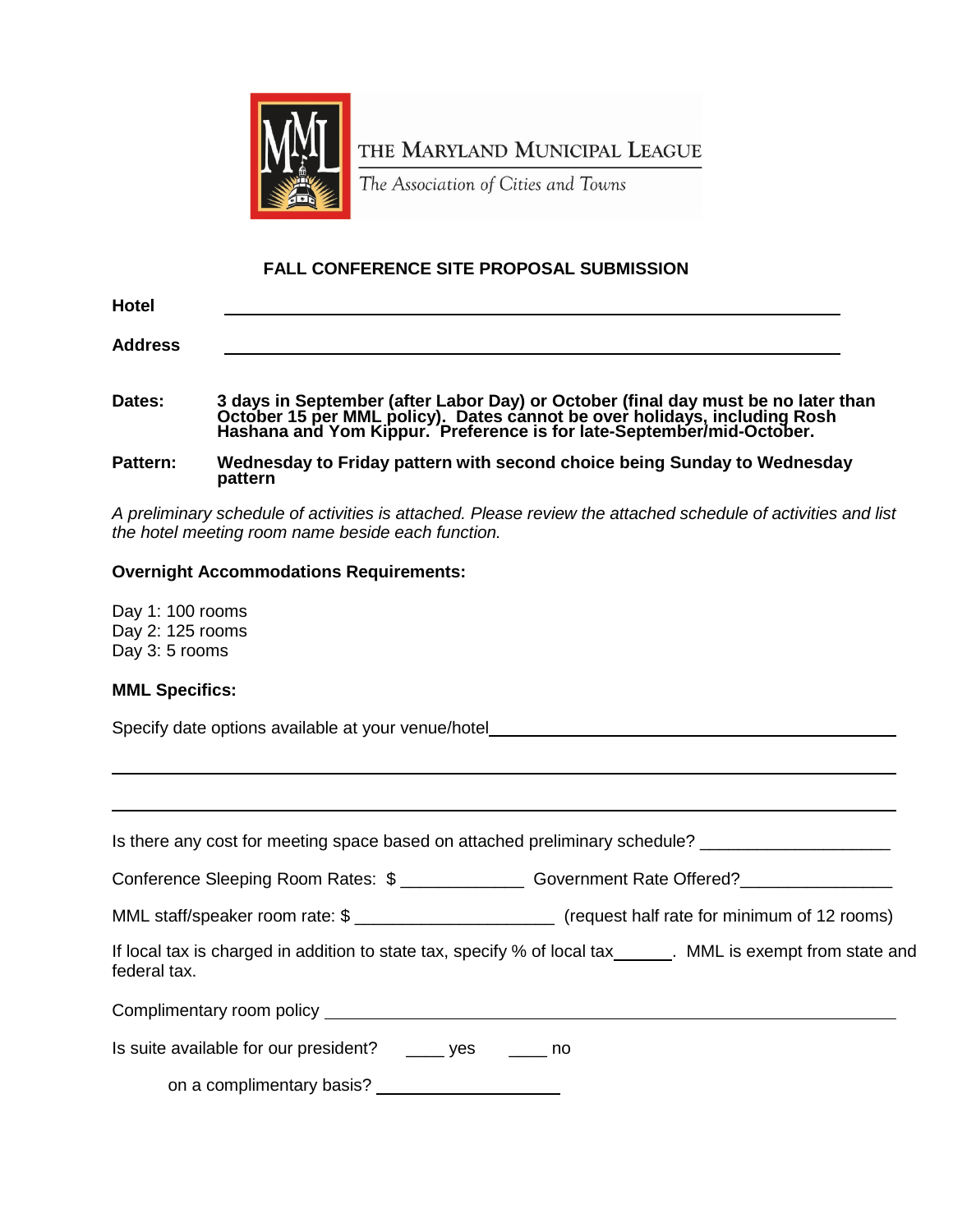How many days prior to arrival may a guest cancel his/her reservation without penalty? \_\_\_\_\_\_

Is the host venue (whether hotel or municipality) willing to sponsor a social event, like MML's Welcome Reception? Please describe:

|           | Is there a discount offered for conference A/V needs? _______________ %________________                                                                                                                                              |
|-----------|--------------------------------------------------------------------------------------------------------------------------------------------------------------------------------------------------------------------------------------|
|           | When will exact food and beverage prices be quoted? ____________________________                                                                                                                                                     |
|           | If there is a food & beverage minimum expenditure, indicate the amount: \$                                                                                                                                                           |
|           | If there is an additional fee for any of the following, please list charges:                                                                                                                                                         |
| $\bullet$ |                                                                                                                                                                                                                                      |
| ٠         |                                                                                                                                                                                                                                      |
| ٠         |                                                                                                                                                                                                                                      |
|           | parking for meeting attendees not staying at hotel <b>with a state of the state of the state of the state of the state of the state of the state of the state of the state of the state of the state of the state of the state o</b> |
|           |                                                                                                                                                                                                                                      |
| ٠         | more than one microphone/sound system in meeting room <b>with the manufacture of the manufacture of the manufacture of the manufacture of the manufacture of the manufacture of the manufacture of the manufacture of the manufa</b> |
|           |                                                                                                                                                                                                                                      |
| ٠         | beverage service with meals (ice tea, milk, water, coffee, etc) ________________                                                                                                                                                     |
|           |                                                                                                                                                                                                                                      |
|           |                                                                                                                                                                                                                                      |
|           |                                                                                                                                                                                                                                      |
|           |                                                                                                                                                                                                                                      |
|           | Table top exhibits (one 6' skirted table, 2 chairs, trash receptacle, access to electricity.                                                                                                                                         |
|           | Max number of tabletops & location (hallway preferred):<br>O                                                                                                                                                                         |
|           | O                                                                                                                                                                                                                                    |
|           | O                                                                                                                                                                                                                                    |

Hotel certifies compliance with the Americans with Disabilities Act and that all of its facilities are handicapped accessible as required by the ADA law.